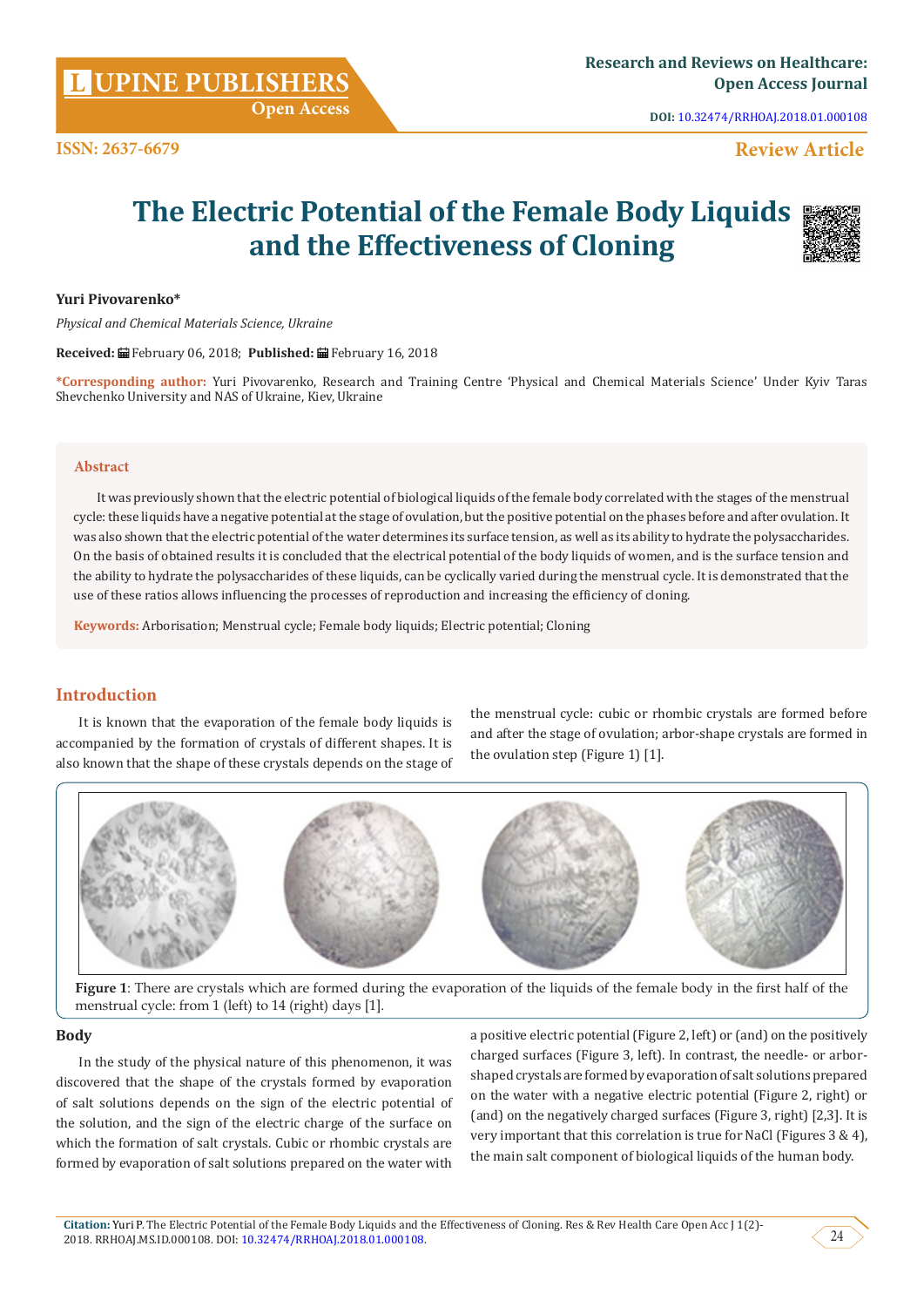

**Figure 2**: Left: the rhombic crystals formed upon drying of an aqueous solution of KH2PO4 prepared on the water with positive electric potential. Right: the needle-shaped crystals formed upon drying of an aqueous solution of KH2PO4 prepared on the water with negative electric potential [2,3].



**Figure 3**: Left: These are the small cubic crystals formed on positively charged surface of activated carbon, pre-wetted with a solution of NaCl. Right: These are the needle-shaped crystals formed on negatively charged surface of silica gel, pre-wetted with a solution of NaCl; in this case, the interlacement of acicular crystals forms a kind of wool [2].



**Figure 4**: The arbor-shaped crystals formed upon drying of an aqueous solution of NaCl prepared on the water with negative electric potential [2].

This correlation gave an opportunity to conclude that the various forms of crystals, formed by evaporation of biological liquids of women reflect the changes of electric potential such liquids occurring during the menstrual cycle [2]. In particular, it has been made such findings:

a) the menstrual cycle reflects the cyclic changes of the electric potential of biological liquids of the female body;

b) biological liquids of the female body have a positive electric potential (charge) before and after ovulation;

c) the female body liquids have a negative electric potential (charge) in the ovulation step [2].

In further studies, it was found that the surface tension of water also depends on its electric potential. In particular, it was shown that the surface tension of water with a positive potential is always greater than the surface tension of water with negative potential. It is noteworthy that this dependence can be visualized with simple and clear experiments. So, if to pour 5ml of water (exact!) with a negative potential in a standard Petri dish and mix, it can be saw that the water completely covers the bottom of a Petri dish (Figure 5, left). On the other hand, if to pour 5ml of water (exact!) with a positive potential in a standard Petri dish and mix, it can be saw that the water does not cover all the bottom of a Petri dish (Figure 5, right).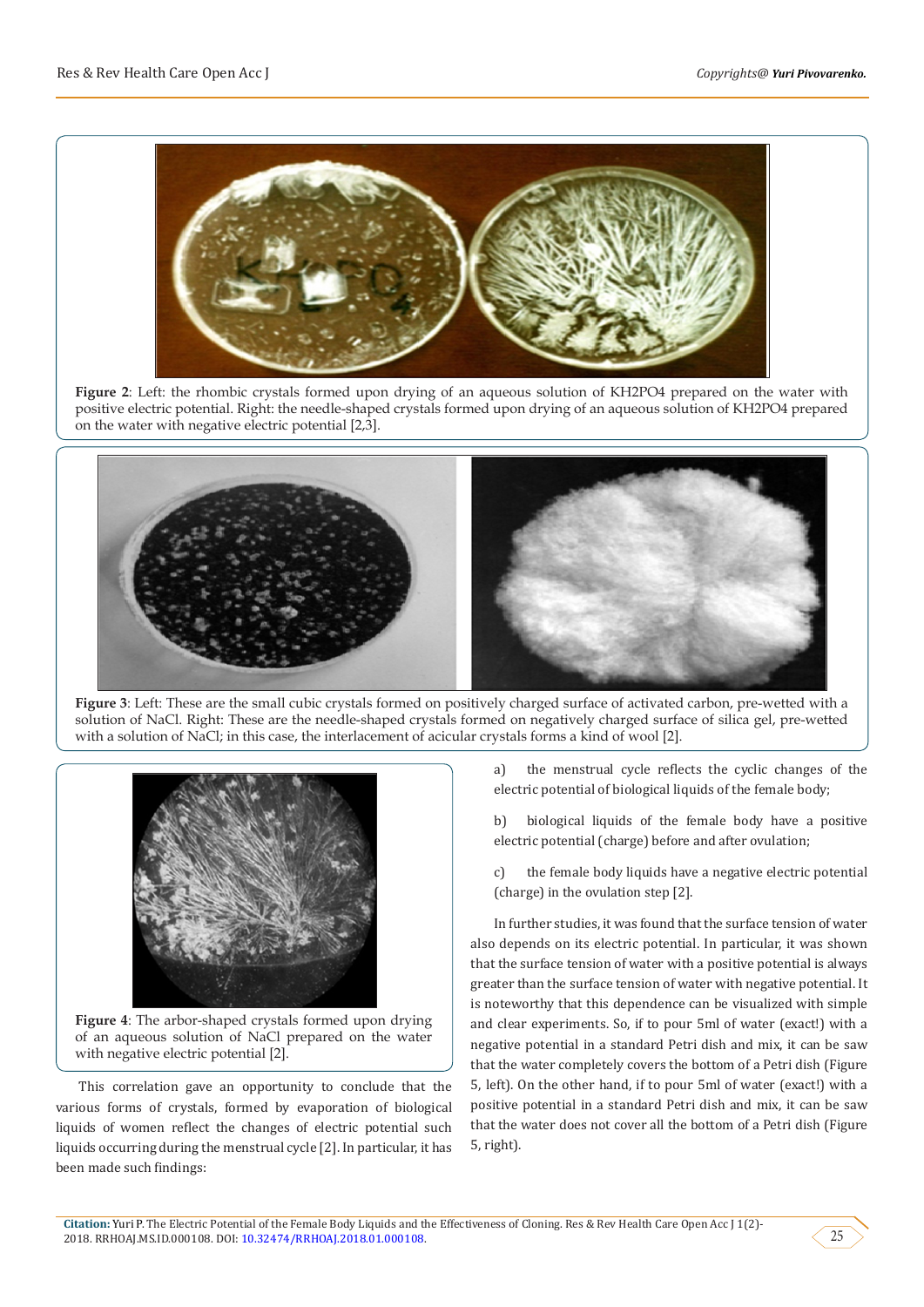

**Figure 5**: Left: 5 ml of water with an electric potential of –200 mV cover all the bottom of a Petri dish. Right: 5 ml of water with an electric potential of +200 mV do not cover the bottom of a Petri dish; the surface of such water decreases rapidly after mixing [3].

The difference can be also visualized by means of a powder of starch deposited on the surface of charged water. By this simple test, it can be saw that the forces acting on the surface of positively charged water dispense powder starch on the surface of the water (Figure 6, left); such a distribution of powder of starch takes place over 1-2 seconds. It can be also said that the surface forces of negatively charged water do not distribute the starch powder across

the water surface (Figure 6, right). Moreover, it can be observed that the starch powder sinks into negatively charged water [3]. In our opinion; the experiments clearly demonstrate the difference in the surface tension of water with positive and negative potentials. This can also be concluded that the positive electrisation of the water will increase its surface tension, and the negative electrisation of water will lead to its reduction.



**Figure 6**: Left: the starch powder covers the surface of the water with potential +250 mV practically wholly Right: powder starch remains in the same place where it was put in water potential –200 mV [3].

(It is necessary to say that a similar difference in surface tension is observed also for some other liquids and some solid materials [3]. This provides the fundamental possibility of extrapolation of this dependency to other objects, including biological.) This dependency also helps to explain the main dependence (Figure 2). The high surface tension of water with a positive potential, determines the formation of compact cubic and rhombic crystals. In contrast, the low surface tension of the water with a negative electric potential determines the formation of non-compact needleand arbor-shaped crystals.

On the basis of recent results (Figures 5 & 6), it is also possible to draw the following assumptions:

a) The surface tension of female body liquids cyclic changes during the menstrual cycle;

b) The female body liquids have lowest surface tension in the ovulation step;

c) The female body liquids have the greatest surface tension before and after ovulation.

Extrapolating the basic correlation on the oocytes, it can be assuming that a similar change of the surface tension is also correct with respect to the water that is part of oocyte membranes. Taking this extrapolation, it can be concluded that the reduction of surface tension of the membranes of oocytes occurring at the stage of ovulation, creates optimal conditions for penetration of spermatozoids into oocytes. Using the same extrapolation, it can be also assumed that the increase in surface tension of the membranes of oocytes that occurred before and after ovulation prevents penetration of spermatozoids inside the oocyte. Further studies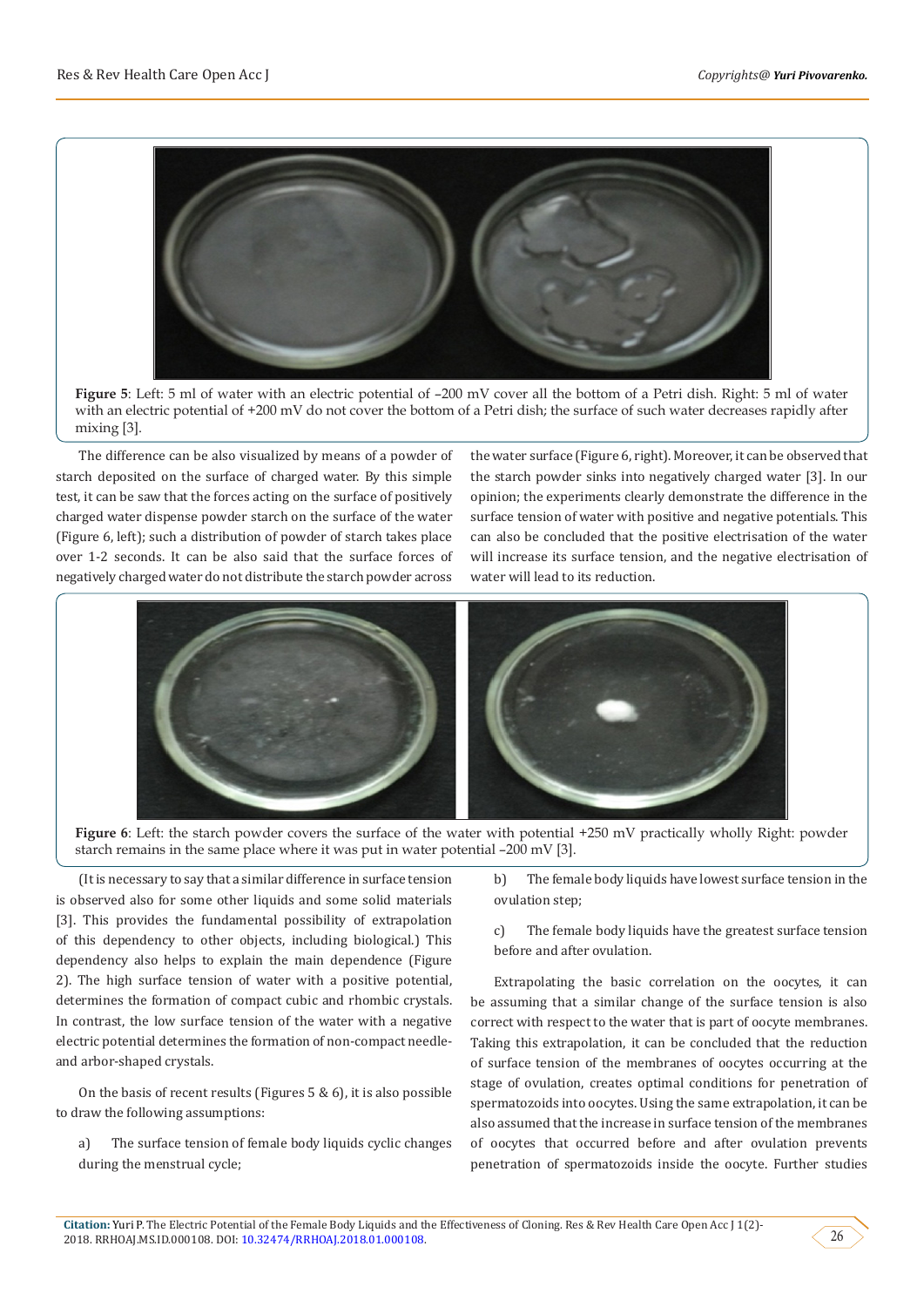revealed that the electrical potential of the water also determines its ability to hydrate the polymers of biological origin: the water with a positive potential is better hydrates biological polymers than water with negative potential [4]. This dependence it is convenient to show also with starch (Figure 7).

Water with a positive potential can evaporate even from a closed plastic dishes: the arrow shows how during the day decreased the water level to the positive potential. During the last experiment, it was observed another interesting property of water with positive potential. It can be seeing (Figure 7, right), this water is able to penetrate through the plastic and evaporate from a closed polyethylene bottle. (It should be noted that the increase in the permeability of polyethylene to water vapour is known: this phenomenon was observed earlier in the oxidation of polyethylene ROS induced by ionizing radiation [5]. Recently we proposed a detailed analysis of the physical forces causing this phenomenon [6]. Apparently, the high penetrating ability of the water with a

positive potential determines the nature of its interaction with polymers, in particular – hydrating ability of this water (Figure 7, right).

Extrapolating the dependence established (Figure 7) on the oocytes, it can be assuming that similar dependence is also correct with respect to polysaccharides that are associated with the outside of the membranes of the oocyte and form a glycocalyx. If this extrapolation is correct, it can be assumed that the decrease of oocyte hydration of the glycocalyx, which occurs at the stage of ovulation, is accompanied by a decrease in the thickness of the glycocalyx, which creates optimal conditions for penetration of spermatozoids into oocytes. Using the same extrapolation, it can also be assumed that the increase in hydration of the glycocalyx of the oocyte that occur before and after ovulation, accompanied by an increase in thickness of the glycocalyx, which prevents the penetration of spermatozoids inside the oocyte.



**Figure 7**: There is a swelling of starch in water with a different electric potential. Starch does not swell in water with the potential of –500 mV (left) and swells in water with a potential of +500 mV (right) [3]. Water with negative potential was obtained by bubbling hydrogen (left); water with a positive potential was obtained by bubbling oxygen (right) [4]. The temperature of the water in both vials was  $+$  (20–22 $^{\circ}$ C).

On the basis of last result (Figure 7), it is possible to draw the following assumptions:

a) the menstrual cycle reflects the cyclic change in the thickness of the oocyte glycocalyx;

b) the thickness of the glycocalyx increases in the step preceding ovulation, as well – in the step after ovulation;

c) The thickness of the glycocalyx decreases in the ovulation step.

One of the most important functions of glycocalyx connected with its glue ability. (The importance of glycocalyx function is due to the fact that most cells of multi cellular organisms are glued together!) It is obvious that this ability of the glycocalyx depends on the degree of its hydration: hydrated glycocalyx is the glue and dry glycocalyxno. Figure 7 enough adequately displays this dependence. Thus, it can be expected that the adhesive capacity of other polysaccharides

is also potential-dependent. If this extrapolation is correct, it can be assumed that a decrease in hydration of the glycocalyx of the oocytes, which occurs at the stage of ovulation, accompanied by a decrease in its adhesive ability, which creates conditions for release of the oocytes from the ovarian follicles. It also suggests that the increase of hydration of the glycocalyx of the oocytes, which occurs after ovulation, can cause a fixation the fertilized egg in the uterus.

Thus, the electric potential of biological liquids of the female body may define two (at least) of a kind of the factors affecting the membrane permeability of the oocytes to spermatozoids. Therefore, there are at least two factors that depend on the electric potential of biological liquids of women that determine the effectiveness of female fertilization. In addition to these factors should also be borne in mind the fact that DNA has an extraordinary sensitivity to the electric potential of the aquatic environment [7,8]. In particular, this sensitivity is confirmed by the spectra of UV absorption of DNA solutions prepared in water with a different electric potential